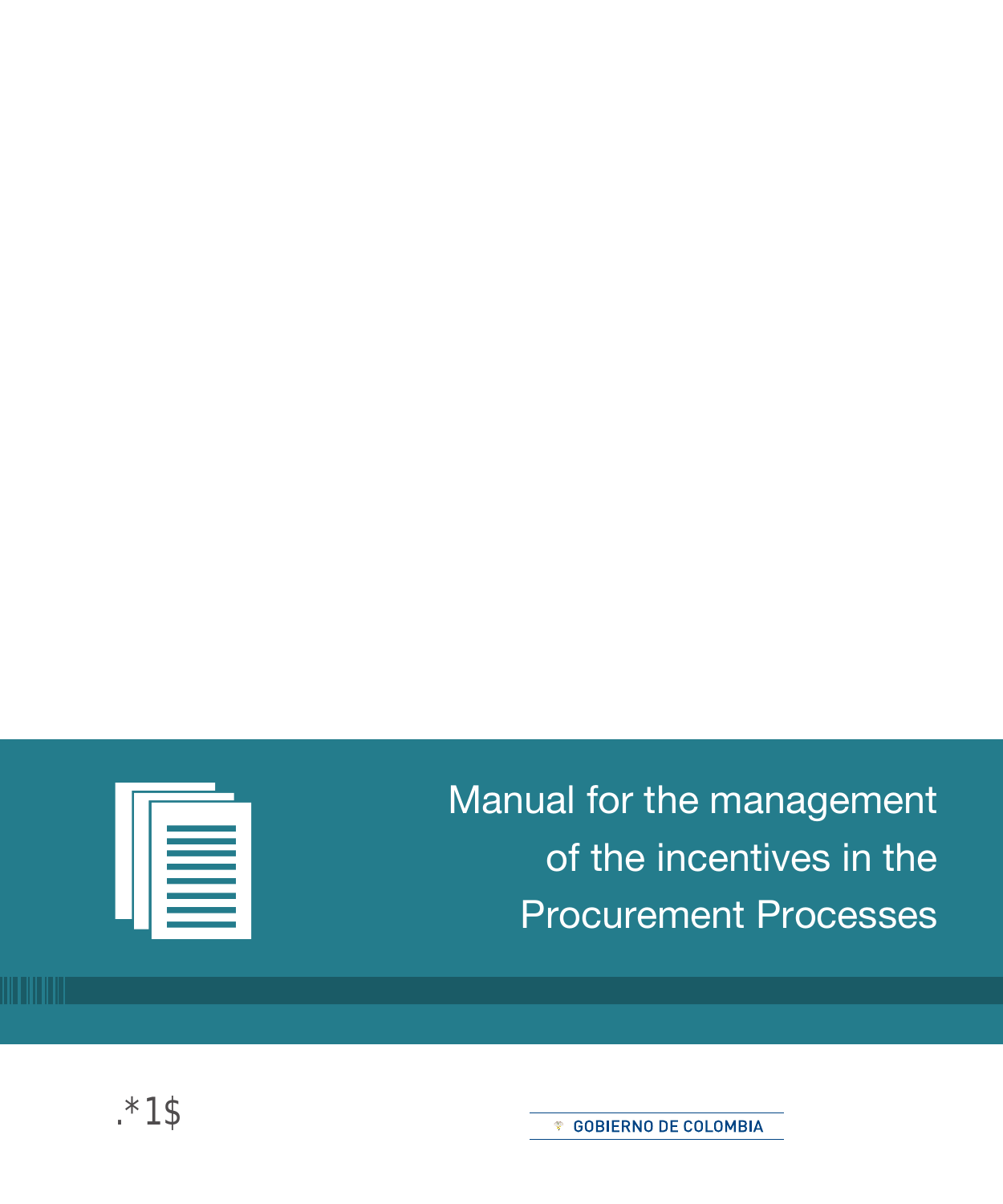# Manual for the management of the incentives in the Procurement Processes

|                                                                                             | 3  |
|---------------------------------------------------------------------------------------------|----|
|                                                                                             | 3  |
|                                                                                             | 3  |
|                                                                                             | 3  |
| 2. Promotion of the incorporation of national component in foreign goods and services       | 4  |
|                                                                                             | 5  |
|                                                                                             | 5  |
|                                                                                             | 7  |
|                                                                                             | 7  |
|                                                                                             | 7  |
|                                                                                             | 9  |
|                                                                                             | 10 |
|                                                                                             | 10 |
| B. How to define the successful bidder when there is a tie in the evaluation of the offers? | 10 |
| C. How does the State Entity apply the tie break factors while respecting the Commercial    | 11 |
|                                                                                             | 11 |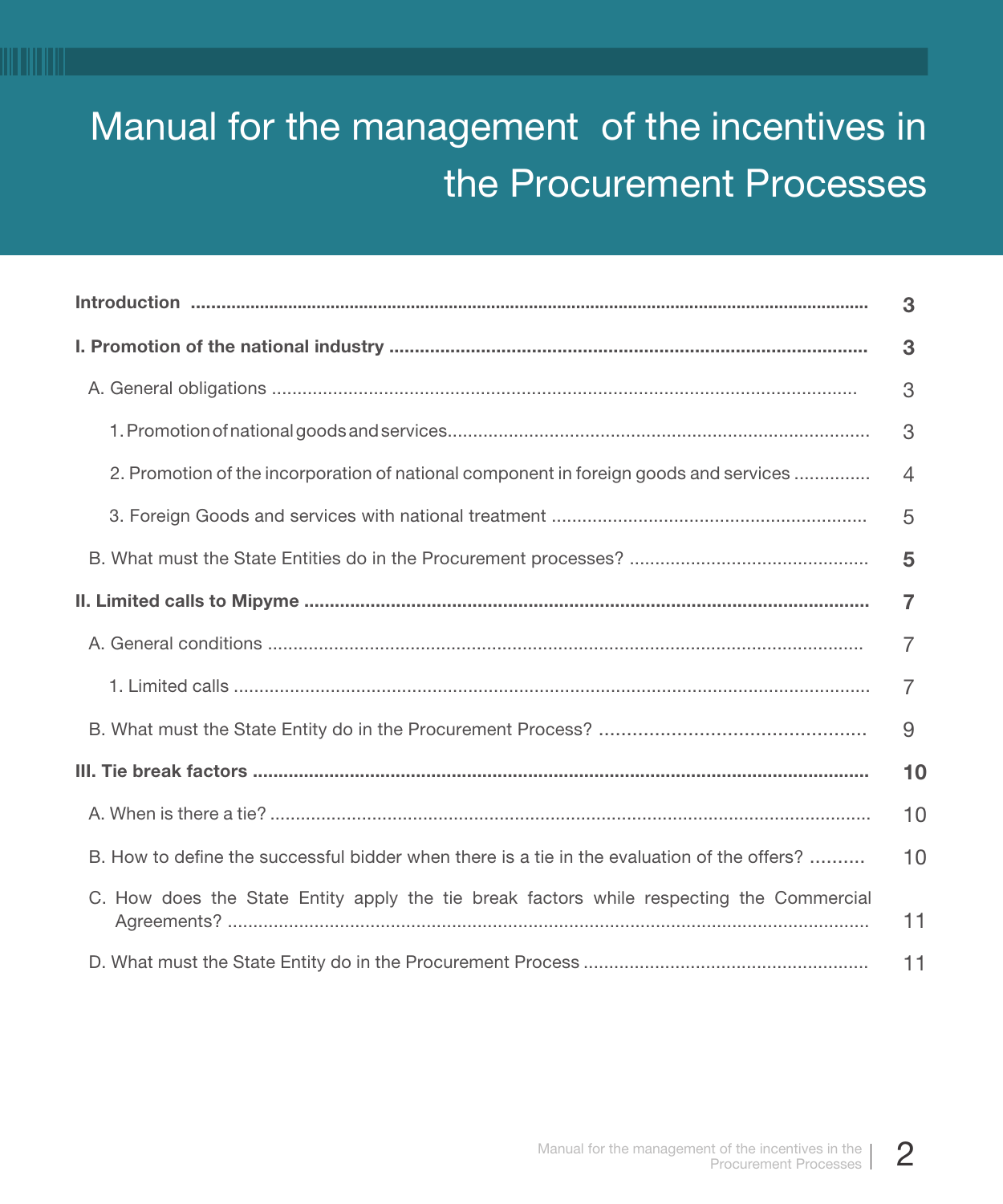## Introduction

Colombia Compra Eficiente present this Manual for the management of the incentives in Procurement Processes addressed to the participants in the Public Procurement System.

The Manual presents the incentives established in the regulations for (I) the promotion of national goods and services; (II) the possibility of limiting the bid processes of Mipyme (SMEs) to the Procurement Processes; and, (III) the preference in conditions of tie of the national goods and services, the Mipyme, as well as the population in conditions of disability; among others.

The capitalized expressions utilized in this document must be construed according to the definition contained in Decree 1082 of 2015 and are used in the singular or plural as the context requires. The terms not defined must be construed according to their natural and obvious meaning.

# **Promotion of the national industry**

## A. General obligations

The State Entities – excepting the utility companies – with the objective to promote the national industry, must include in their Procurement Processes measures for the promotion of national goods, services or national labor. This promotion includes the incorporation within the Documents of the Procurement Process of a score for (i) the promotion of national goods and services; and, (ii) the Promotion of the incorporation of national component in foreign goods and services. One same good or service cannot apply to the two scores because one good cannot be national and foreign at the same time.

These scores must be included in all the Procurement Processes, except: (i) when the direct selection of the contractor applies, notwithstanding the procurement regime applicable; (ii) in the abbreviated selection Procurement Processes for the acquisition or supply of Goods and Services of Uniform Technical Characteristics the subject matter of 1150 of 2007; and, (iii) in the minimum amount Procurement Processes the subject matter of Law 1150 of 2007.

#### 1. Promotion of national goods and services

The State Entities must assign, within the criterial for the evaluation of the offers, a score of within ten and twenty per cent to stimulate the offer of national goods and services<sup>1</sup>.

<sup>1.</sup> External Circular 7 of 2013 issued by Colombia Compra Eficiente establishes that this percentage must be of 20% in the Procurement Processes to acquire Colombian agricultural goods, both fresh and processed products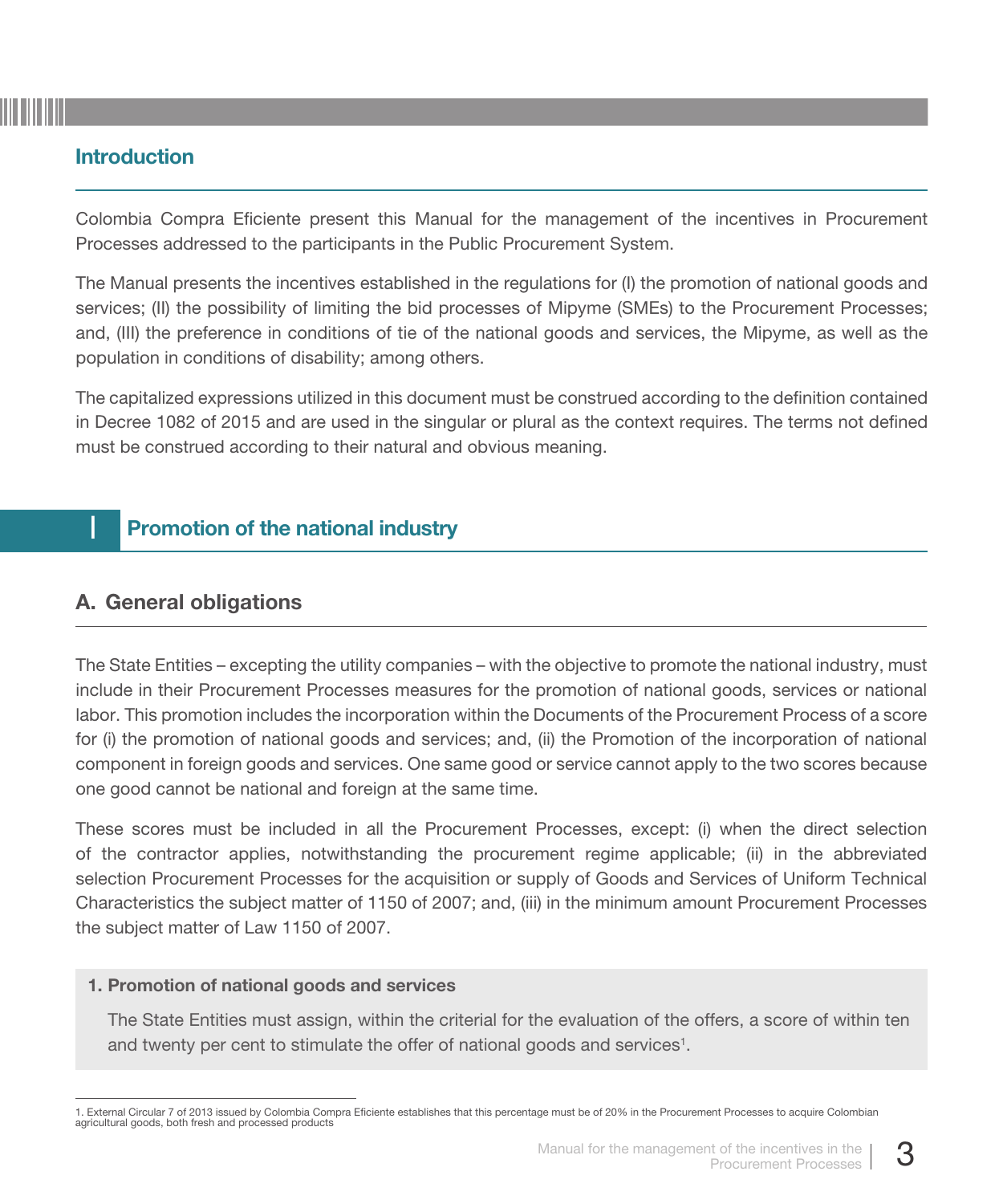

Are national goods the goods entered in the Registry of Producers of National goods –RPBN –. Are national services the services provided by Colombian individuals or by those who are Residents in Colombia or by legal entities incorporated pursuant to the Colombian legislation.

#### *(a) When is a good national?*

A good is national if it is registered with the RPBN<sup>2</sup>.

For the RPBN are national goods: (i) those fully obtained in the Colombian territory; (ii) the goods made in the country with national materials; and, (iii) goods that have experienced a substantial transformation as a function of a minimum percentage of National Added Value or a substantial productive process.

The RPBN is managed by the Ministry of Trade, Industry and Tourism. It can be requested and consulted at the Sole Foreign Trade Window; also, it utilizes the goods' tariff classification.

In consequence, the points for the promotion of the national goods should only be granted to the bidder if it has the respective RPBN for the goods offered.

#### *(b) When is a service provided by a natural person a national one?*

A service is national if it is provided by a Colombian individual, or by a natural person who is a resident in Colombia<sup>3</sup>.

The Colombian I.D. card certifies the nationality. The Residency Visa certifies the residence.

#### *(c) When is a service provided by a legal entity a national one?*

A service is national if it is provided by a legal entity incorporated in the country, which is verified with the certificate of existence and incumbency, if the domicile of the legal entity is located in the national territory.

#### 2. Promotion of the incorporation of national component in foreign goods and services

The State Entities must also assign within the criteria for the evaluation of the offers a score of between five and fifteen per cent to stimulate the incorporation of national goods into foreign goods and services. This score, as well as the one determined for the promotion of national goods and services is not a part of the quality items to be rated in the Procurement Processes.

Colombia Compra Eficiente suggest to include in the bidding terms different portions to rate the promotion of national goods and services and the Promotion of the incorporation of national component in foreign goods and services.

The incorporation of goods is made by means of the incorporation of Colombian component in foreign goods.

<sup>2.</sup> Decree 2680 of 2009 regulates the RPBN.

<sup>3.</sup> [For further information, consult the Passbook about the Colombian Nationality of the Ministry of Foreign Affairs, available at its website \(](http://www.cancilleria.gov.co/sites/default/files/tramites_servicios/nacionalidadpdf.pdf)http://www.cancilleria.gov. co/sites/default/files/tramites\_servicios/nacionalidadpdf.pdf)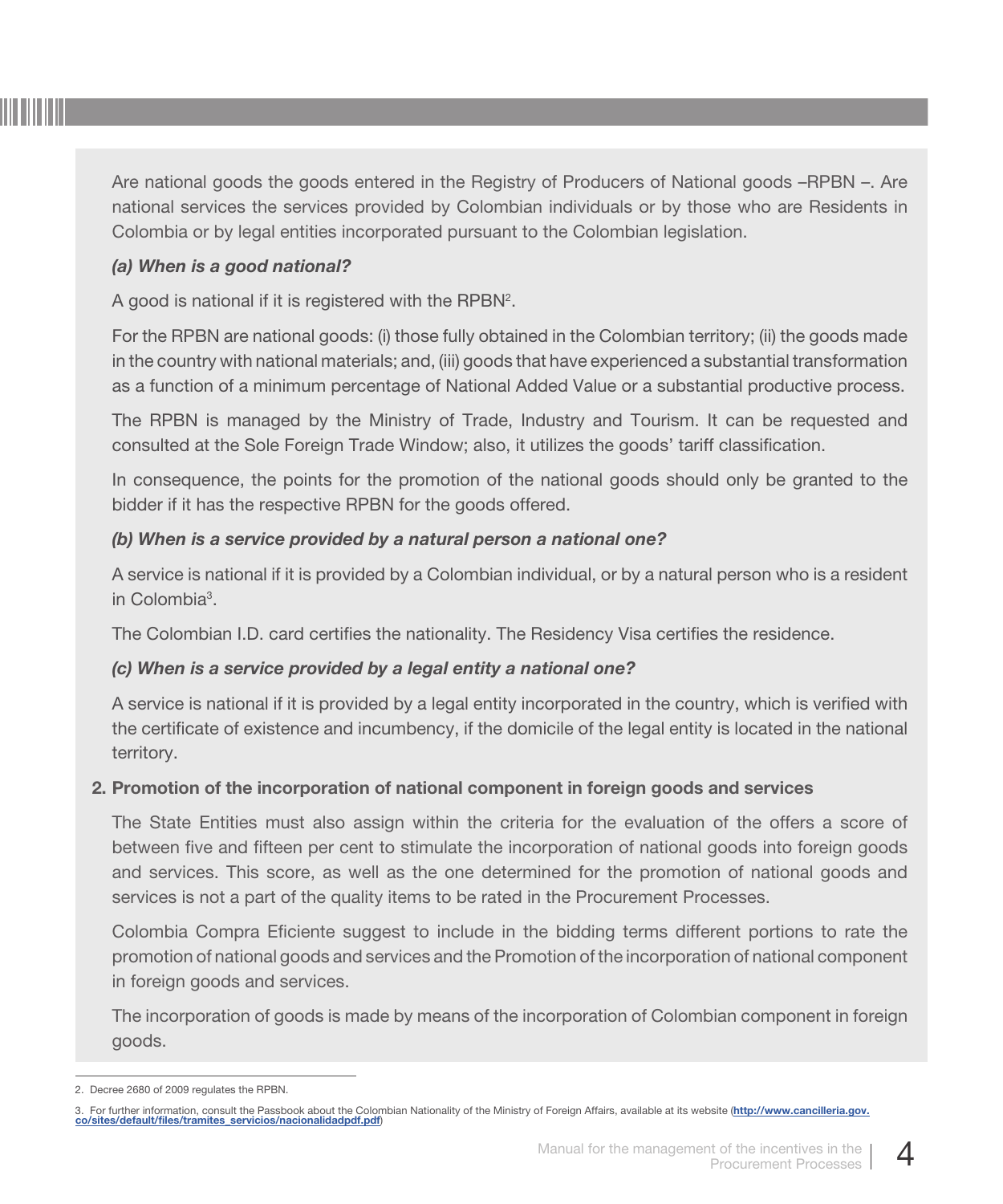

The incorporation of services is made through the enrollment of individuals or legal entities that provide professional, technical or operational services. The allocation of points by the incorporation of these services is different from the possibility set forth in some Commercial Agreements for the procurement of local personnel in rural areas, in order to boost employment and to improve the living conditions in those areas<sup>4</sup>.

#### 3. Foreign Goods and services with national treatment

The State Entities must allocate the score of the national goods and services to the goods and services to which the State Entity must grant national treatment. The State Entities must give national treatment to (i) the goods and services of other States with which there is a Commercial Agreement applicable to the Procurement Process; (ii) to the goods and services regarding which there is national treatment by reciprocity<sup>5</sup>; and, (iii) to the services from the Andean Community of Nations – CAN –.

## B. What must the State Entities do in the Procurement Processes?

The promotion of the national industry requires carrying out some activities in the Procurement Process.

The main activities to be carried out in the stages of planning, selection and execution of the State Entities governed by Laws 80 of 1993 and 1150 of 2007 are enunciated below. These activities must be incorporated in the relevant stages in the Procurement Processes of the State Entities that have a special regime.

In the planning stage, the State Entities must identify the contractual purpose and determine whether or not the same is a good and/or service; identify the goods<sup>6</sup> and/or services to be rated in the Procurement Process; the conditions of incorporation of national goods and/or services in foreign goods and/or services; and, the manner in which they will verify the nationality of the goods and/or services.

A good identification of the contractual purpose allows a good definition of the scores to be included for the promotion of the national industry. In this way, it is necessary to identify whether or not the contractual purpose is a good; a service; or, a good and a service. Likewise, if the Procurement Process includes one or several goods or services.

<sup>4.</sup> Article 2.2.1.2.4.1.2 of Decree 1082 of 2015 includes the provisions related to the concurrence of several Commercial Agreements

<sup>5.</sup> [The certifications of national treatment due to reciprocity are available at Colombia Compra Eficiente's website \(](https://www.colombiacompra.gov.co/compradores/secop-i/certificados-de-trato-nacional-por-reciprocidad)https://www.colombiacompra.gov.co/compradores/secopi/certificados-de-trato-nacional-por-reciprocidad).

<sup>6.</sup> Colombia Compra Eficiente recommends to include in the bidding terms the tariff item the subject matter of verification in the RPBN.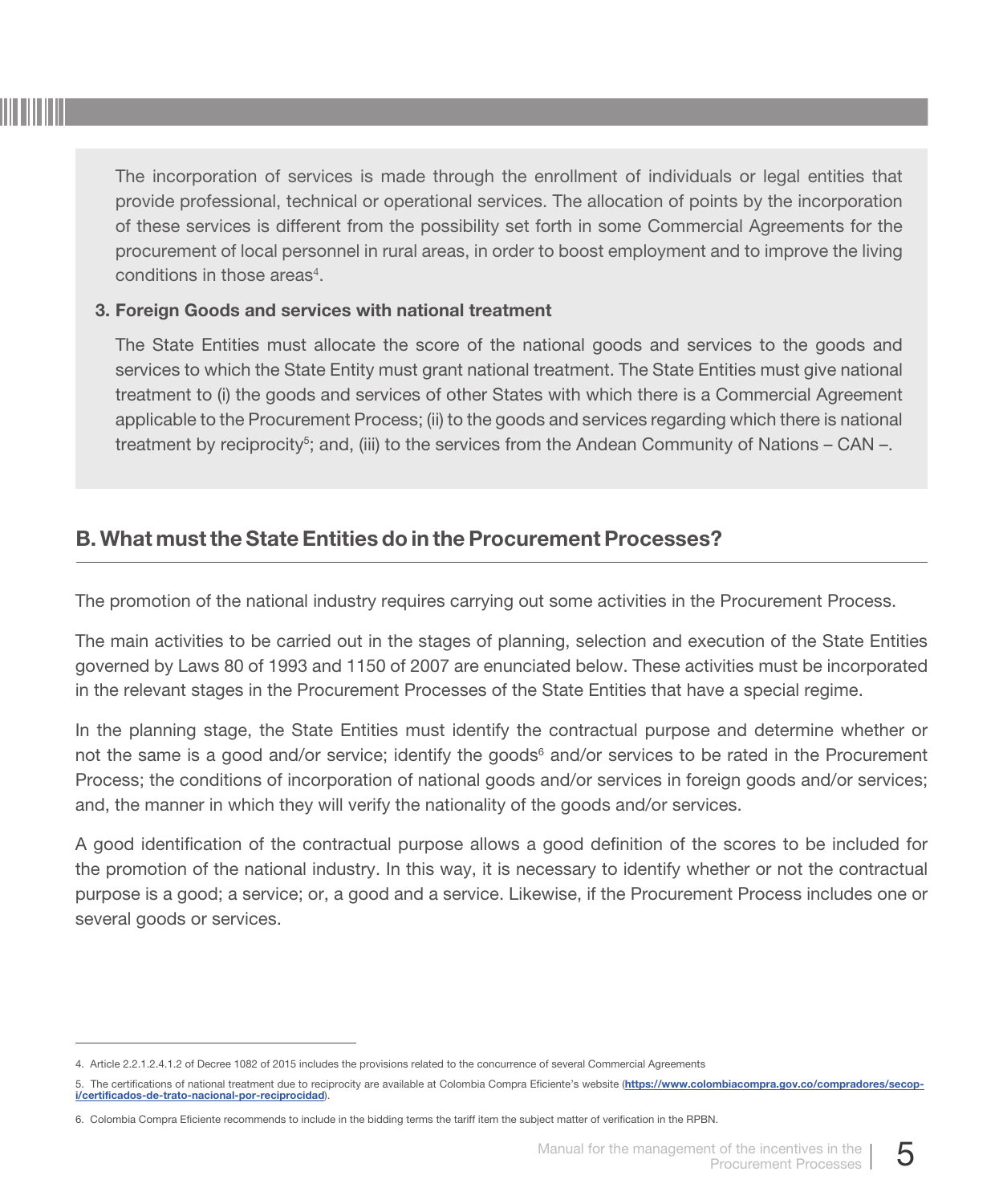## Graph 1. Procurement Process – Promotion national industry



The State Entity must state in the bidding terms the manner in which it allocates the score, defining, for example, the allocation of points to each national good or national – treatment good accredited by the bidders; among other options<sup>7</sup>.

For the examples set forth above, in a Procurement Process for the acquisition of three goods, the first option could give to good 1 a score of x; to good 2 a score of y; and, to good 3 a Score of z. The second option was utilized by Colombia Compra Eficiente in the Uniforms' Prices Master Agreement<sup>8</sup>.

Regarding the score for the incorporation of national component or the national treatment in foreign goods and/ or services, the State Entity can grant points for the inclusion of national goods in the manufacture of foreign

<sup>7.</sup> For example, the following variables could be included in a Procurement Process for the acquisition of uniforms:

<sup>-</sup> Rate the nationality of the goods (between 10 and 20% of the total points).

<sup>-</sup> Rate the incorporation of domestic fabrics and threads in the foreign goods (between 5 and 15% of the total points).

<sup>-</sup> Identify in the planning stage the tariff items that would be verified in the RPBN.

<sup>-</sup> For national goods, the highest score is obtained by the bidder that has more tariff items recorded in the RPBN. This Score is the base to rate all other bidders in a proportional manner.

Include in the technical data sheets additional requirements to prevent the contraband; and, the supplanting of foreign goods as national goods.

<sup>8.</sup> [The Documents of the Procurement Process are available at the following link](https://www.contratos.gov.co/consultas/detalleProceso.do?numConstancia=14-1-124698) https://www.contratos.gov.co/consultas/detalleProceso.<br>do?numConstancia=14-1-124698.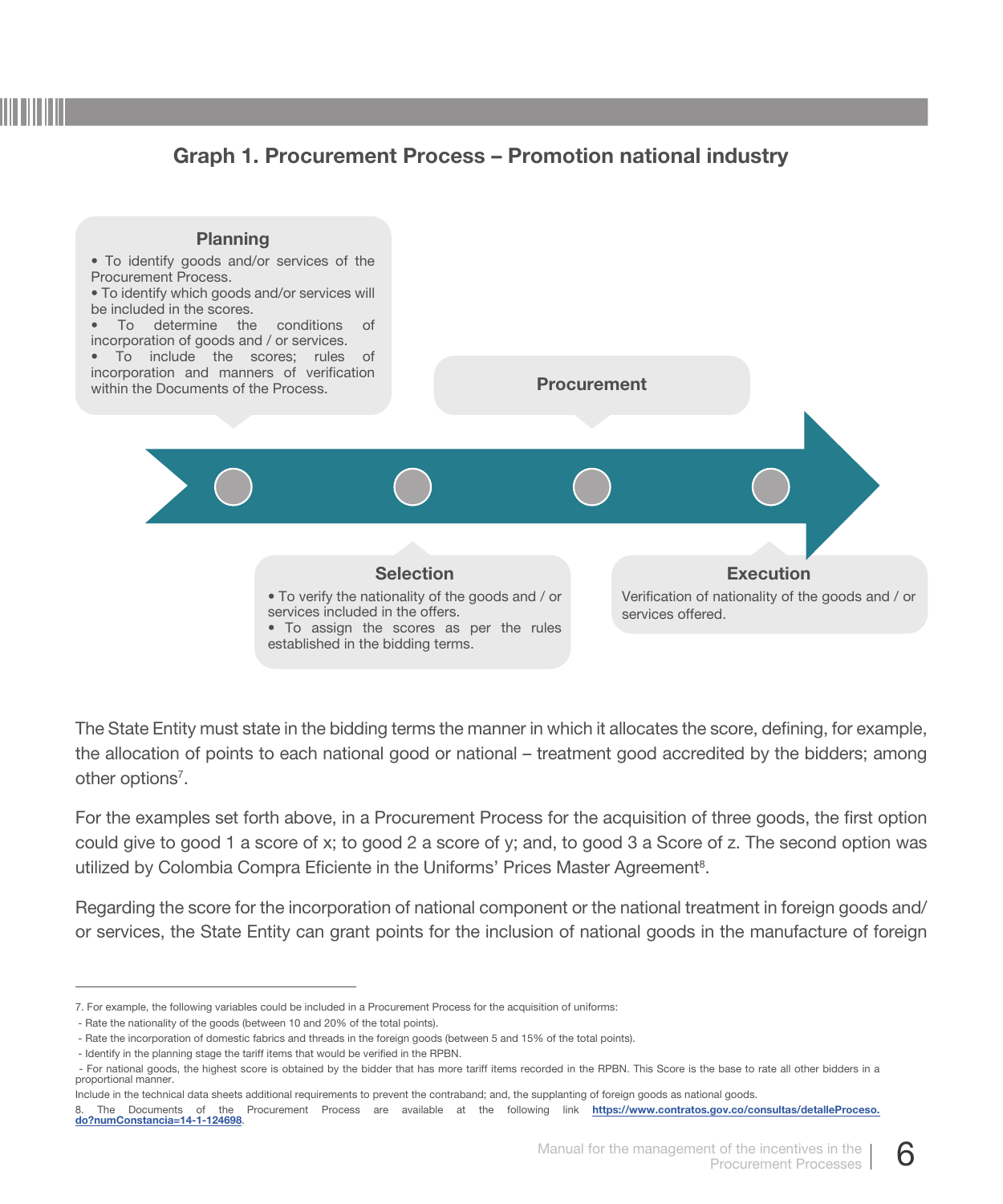

goods; the incorporation of national services in the provision of foreign services; and by the incorporation of national goods in the provision of foreign services. So, for example, in the biding terms for a public work (that due to its nature corresponds to the provision of construction services) it is possible to rate the incorporation of national goods.

In the selection stage, the State Entities must – according to the rules established in the bidding terms – verify the nationality of the goods and / or services and assign the scores included in the bidding terms for the promotion of the national industry. And, in the execution stage, the State Entities must verify the nationality of the goods and/or services offered in the offer.

# **II Bid process limited to Mipyme (SMES)**

## A. General conditions

To "facilitate the affirmative actions in the public procurement with micro, small and medium companies, in order to promote the development thereof and to promote the creation of enterprise as an adequate instrument to generate jobs"9 , Law 1150 of 2007 includes the possibility of limiting the participation exclusively to Mipyme.

The public tenders, abbreviated selections and merit contest of which the amount is lower than US \$125.000 dollars that are the subject matter of Law 1150 of 2007 can be limited to these company sizes.

#### 1. Limited bid process

In a limited bid process, only the offer from micro, small or medium companies – Mipyme – that have at least one year of existence are received. So, if the calling for a Procurement Process is limited to these company sizes, the offers made by large companies must be rejected.

#### *(a) What is a Mipyme (SME)?*

A company is a Mipyme when, besides being a national company, it has up to two hundred workers and total assets for an amount equal to or lower than thirty thousand minimum legal monthly salaries currently in force (SMMLV for its Spanish initials).

#### *(b) When does the calling is limited in a Procurement Process?*

A calling in a Procurement Process must be limited to Mipyme when:

<sup>9.</sup> Constitutional Court. Plenum. Sentence C 862 of 2008. Issuing Judge: Marco Gerardo Monroy Cabra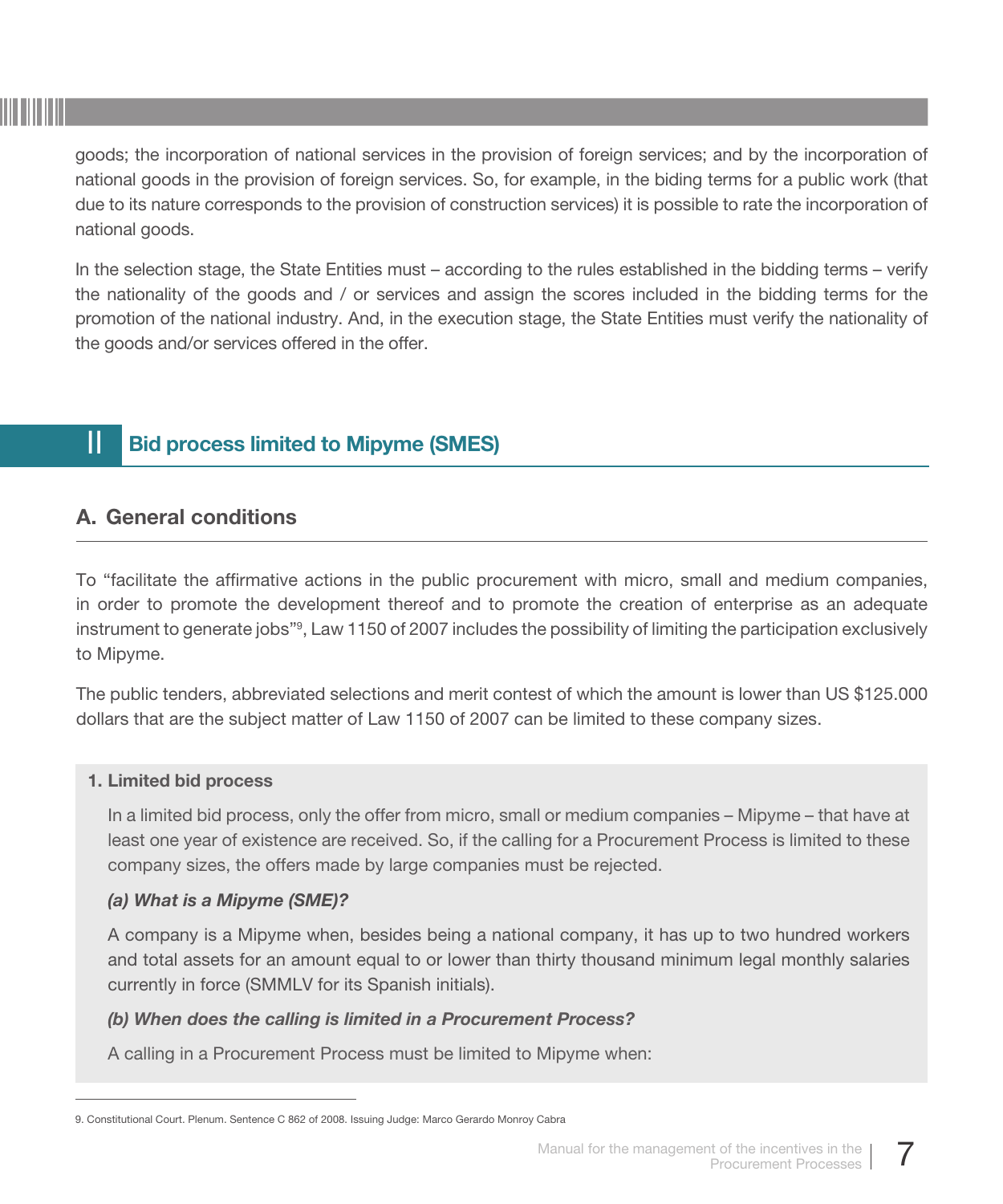

(1) The amount of the Procurement Process is lower than US  $$125.000$  dollars<sup>10</sup>; and,

(2) At least three Mipyme express their interest in limiting the process to those company sizes in the term established between the publication of the prior studies and documents and one business day before the Opening of the Procurement Process.

In case that these two requirements are met and the bid process is limited to Mipyme, Colombia Compra Eficiente recommends to include said mention in the administrative act of opening, without prejudice to including this mention in the bidding terms.

#### *(c) Which requirements must be met by the Mipyme?*

To express the interest in limiting the bid process to Mipyme, these companies must accredit, besides the fact that they have existed for more than one year, their size, by means of a certificate issued by the legal representative and by the external auditor, if it has the obligation to have one, or by the accountant, in which the Company informs its corporate size.

Likewise, in order to make offers in the bid processes limited to Mipyme, the companies must also accredit, besides their size, that they have existed for at least one year.

## *(d) What requirements must be met by the Mipyme companies that do not carry out commercial acts or operations?*

Some activities are not considered as commercial and in consequence do not require to be recorded in the Commercial Registry<sup>11</sup>, such as, for example, the provision of services inherent to the so  $$ called liberal professions.

In these cases, the State Entity carries out the verification of the domicile and of the size of the company with the RUP certificate. On its part, the accreditation of the minimum experience must be calculated as from the termination and approval of the higher education academic curriculum, excepting for the professions related to the social security system in health, in which the professional experience must be calculated as from the enrollment or professional registration.

#### *(e) How to limit a bidding process by territory?*

The State Entities can limit a calling to the Mipyme domiciled in the departments or municipalities in which the contract will be performed if the State Entity receives requests of at least three Mipyme domiciled in the respective department or municipality. For such purposes, the bidders must, together with the expression of interest, accredit their domicile with the commercial registration; the certificate of existence and incumbency of the company; or, the RUP for non – businessmen natural persons.

<sup>10.</sup> The amount in pesos until the 31st of December of 2015 is of 228'842.000 pesos.

<sup>11.</sup> Commerce Code. Article 23.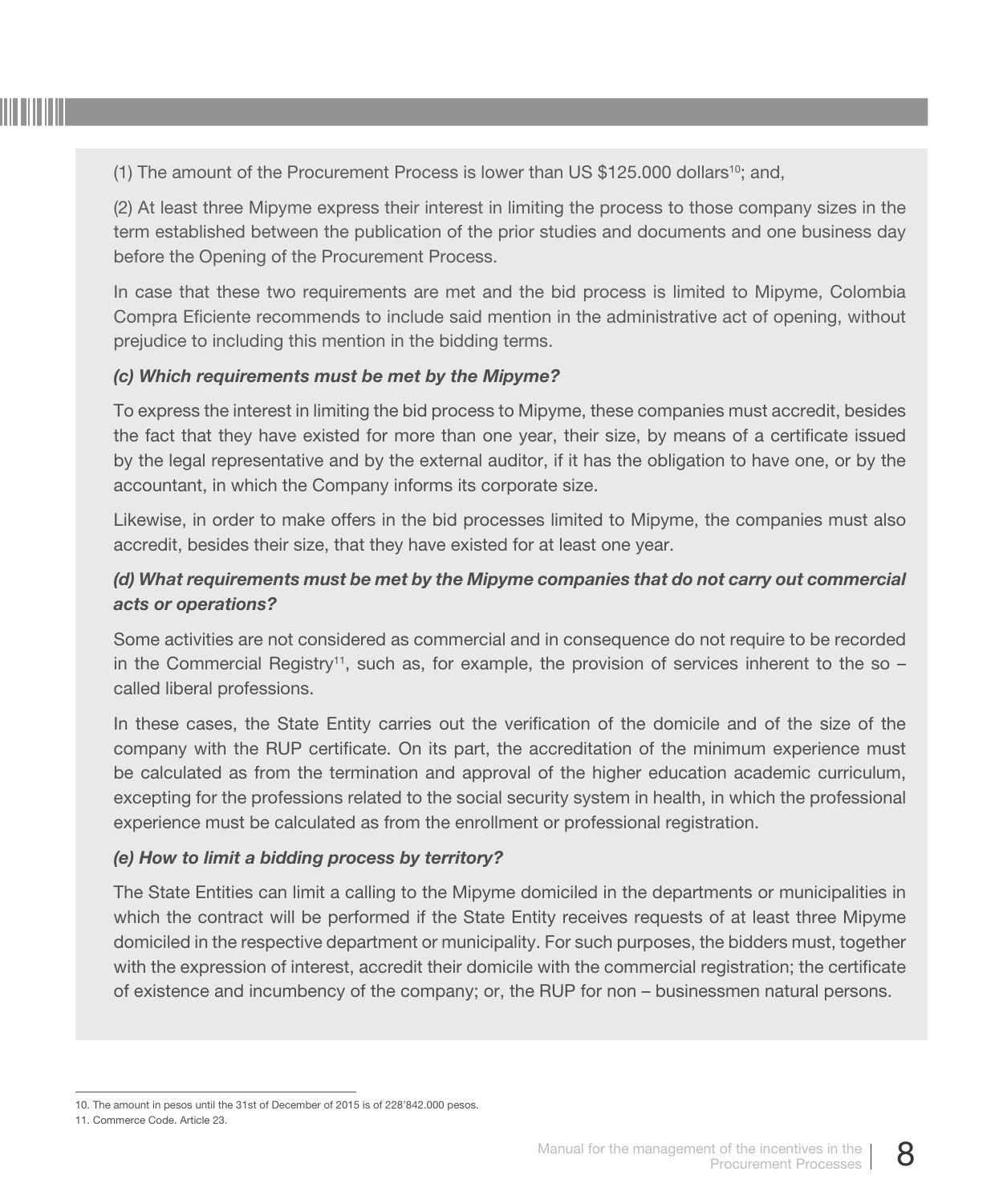# B. What must the State Entity do in the Procurement Process?

The limitation of the bidding process to Mipyme supposes the performance of some activities in the Procurement Process.

The main activities to be carried out in the planning and selection stages are:

# Graph 2. Procurement Process – Limited Bidding



Hence, in the planning stage, the State Entities must identify if the amount of the Procurement Process is lower than US \$125.000; and, if such is the case, state it in the notice of the process and receive the expressions of interest to limit the calling up to one business day before issuing the administrative act of opening.

In the selection stage, if at least three Mipyme expressed their interest in limiting the bid process, in a general manner, to Mipyme or by territory, the same must be limited and, in consequence, to receive offers from companies that accredit such company size. On the contrary, if the expressions of interest are not presented, it is not possible to limit the calling as a function of the size of the company.

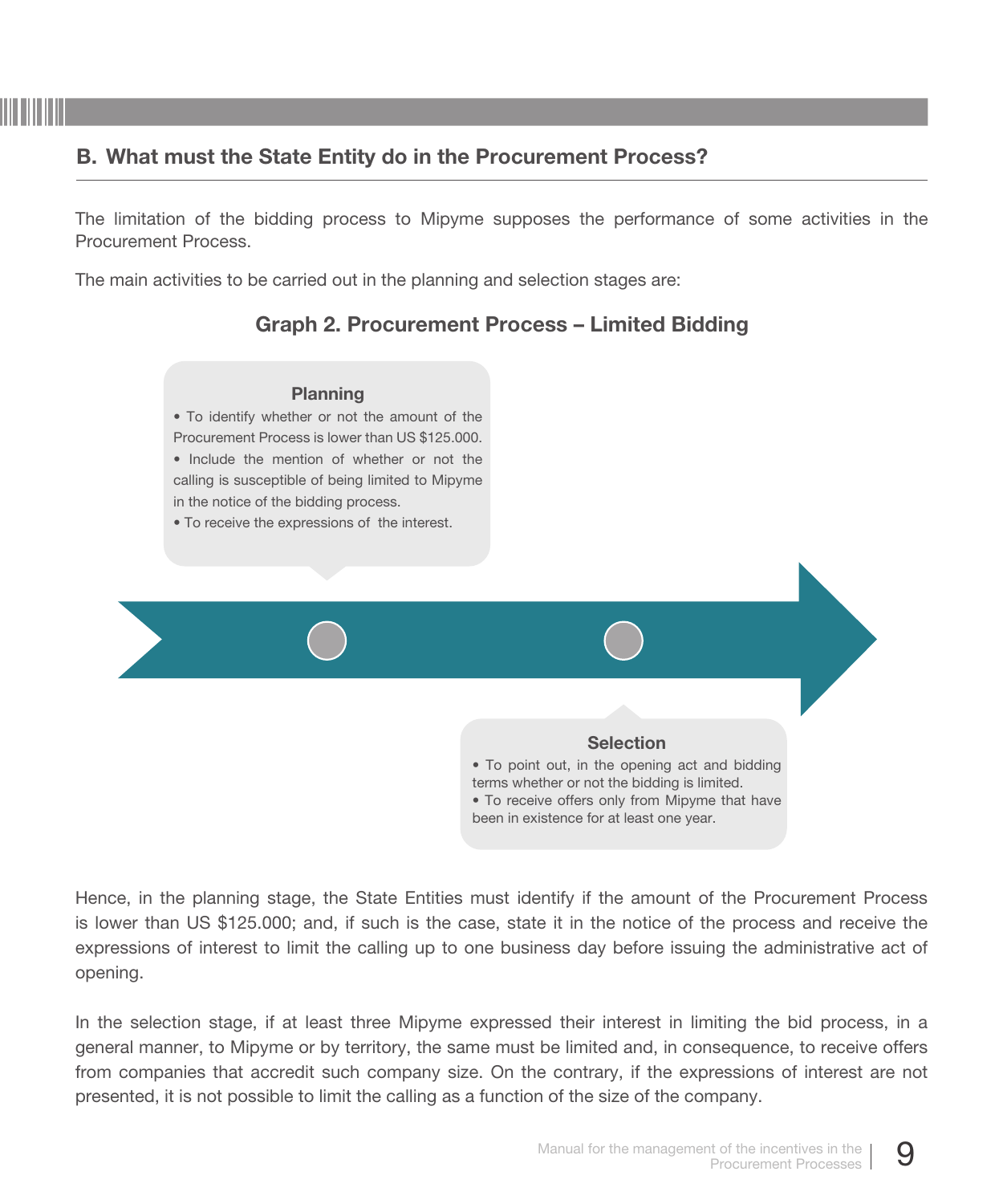# III Tie break factors

## A. When is there a tie?

In the selection stage of the Procurement Processes two or more offers can be tied in the first place of the eligibility order, even though it is not the desired scenario – because the utilization of the tie break factors must be exceptional –.

Two offers are tied when they obtain the same number of points after applying the rules established in the bidding terms, or offer the same price in the cases of minimum amount.

## B. How to define the successful bidder when there is a tie in the evaluation of the offers?

If once the offers have been assessed there is a tie in the first place of the eligibility order, the regulations for the minimum amount establish that the State Entity will accept the offer that was first submitted. For all other Procurement Processes, it includes the utilization of rules to select the successful bidder, which must be applied in a successive and excluding manner.

The rules are as follows:

1. To prefer the offer that has the highest score in the first of the grading factors established in the bidding terms.

2. To prefer the offer that has the highest score in the second of the grading factors established in the bidding terms and so on until exhausting all the grading factors established in the bidding terms.

3. To prefer the offer of national goods or services over the offer of foreign goods or services.

4. To prefer the offer made by a Mipyme; or, consortium, temporary union or promise of a future company formed exclusively by Mipyme<sup>12</sup>.

5. In case that in the Procurement Process there are no offers filed by Mipyme or plural bidders formed exclusively by Mipyme, to prefer the offer filed by a consortium, temporary union or promise of a future company provided that: (a) it is made up by at least one Mipyme that has a share of at least twenty five



<sup>12.</sup> In case that the offers made by Mipyme and plural bidders wholly formed by Mipyme are preferred, the next rule to be applied is the one contained in item 6, and not that of item 5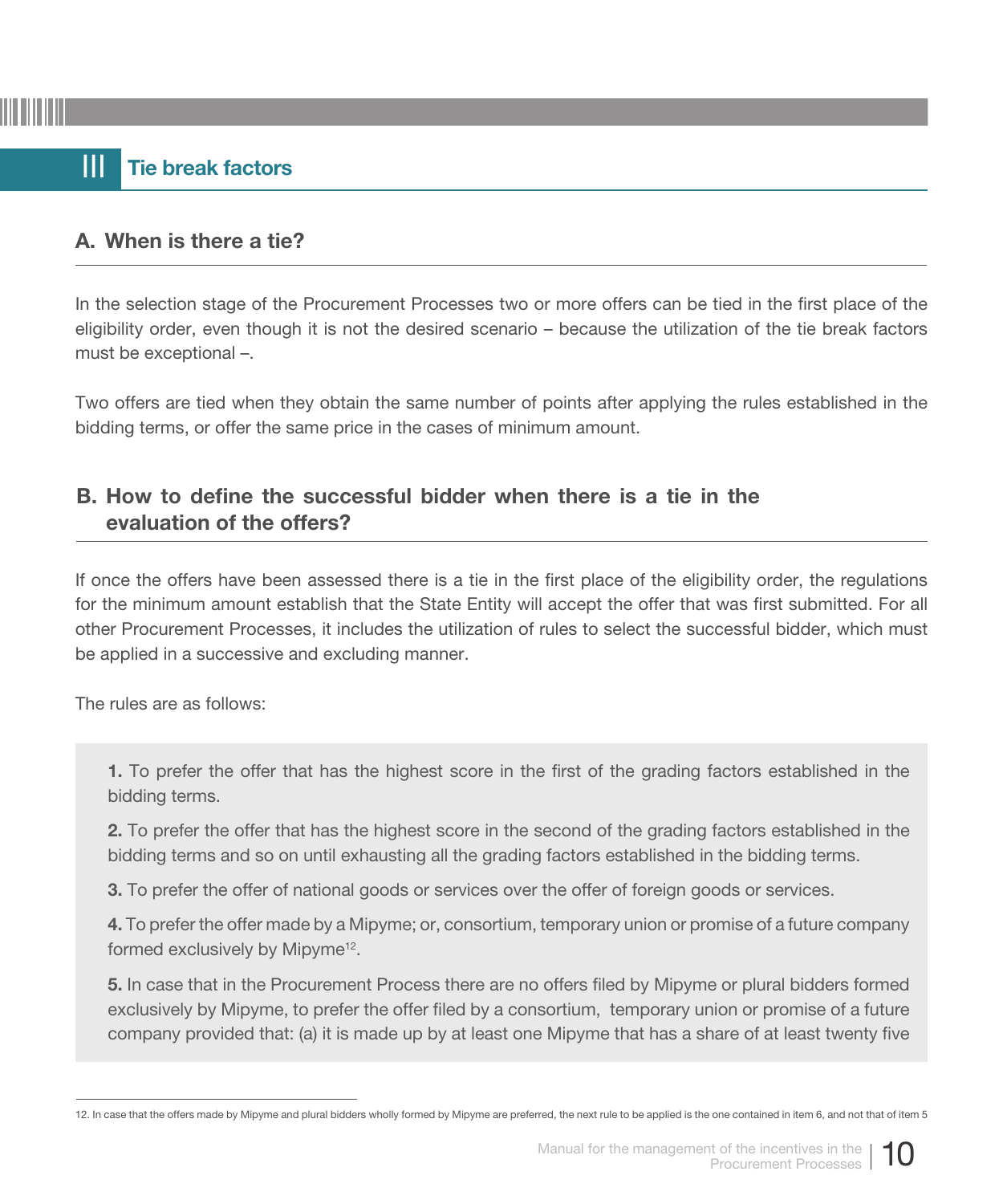per cent; (b) the Mipyme contributes a minimum of twenty five per cent of the experience accredited in the offer; and, (c) neither the Mipyme, nor its shareholders, partners or legal representatives are employees, partners or shareholders of the members of the consortium, temporary union or promise of future company.

6. To prefer the proposal presented by the bidder who accredits in the conditions established in the law that at least ten per cent of its payroll is in condition of disability according to the rules contained in Law 361 of 1997. If the offer is filed by a consortium, temporary union or promise of a future company, the member of the bidder who accredits that ten per cent of its payroll is in a condition of disability, must have a share of at least twenty five per cent in the consortium, temporary union or promise of a future company and contribute a minimum of twenty five per cent of the experience accredited in the offer.

7. Utilize a random method.

# C. How does the State Entity apply the tie break factors while respecting the Commercial Agreements?

When in the evaluation of the offers a Commercial Agreement is applicable, it is not possible to apply the tie break factors set forth in items 4 and 5 of literal B above.

# D. What must the State Entity do in the Procurement Process?

The tie break rules are established in the legal and regulatory provisions. In any case, they assume the performance of some activities in the Procurement Process.

The main activities to be carried out in the planning and selection stages are:

<sup>10.</sup> Other special provisions such as the third part of letter c del item 4 del article 2 of law 1150 of 2007 and the Sole Disciplinary code contained causes of incompatibility.

<sup>11.</sup> Comprises the members of same-sex couples according to Ruling C-029 of 28 January 2009.